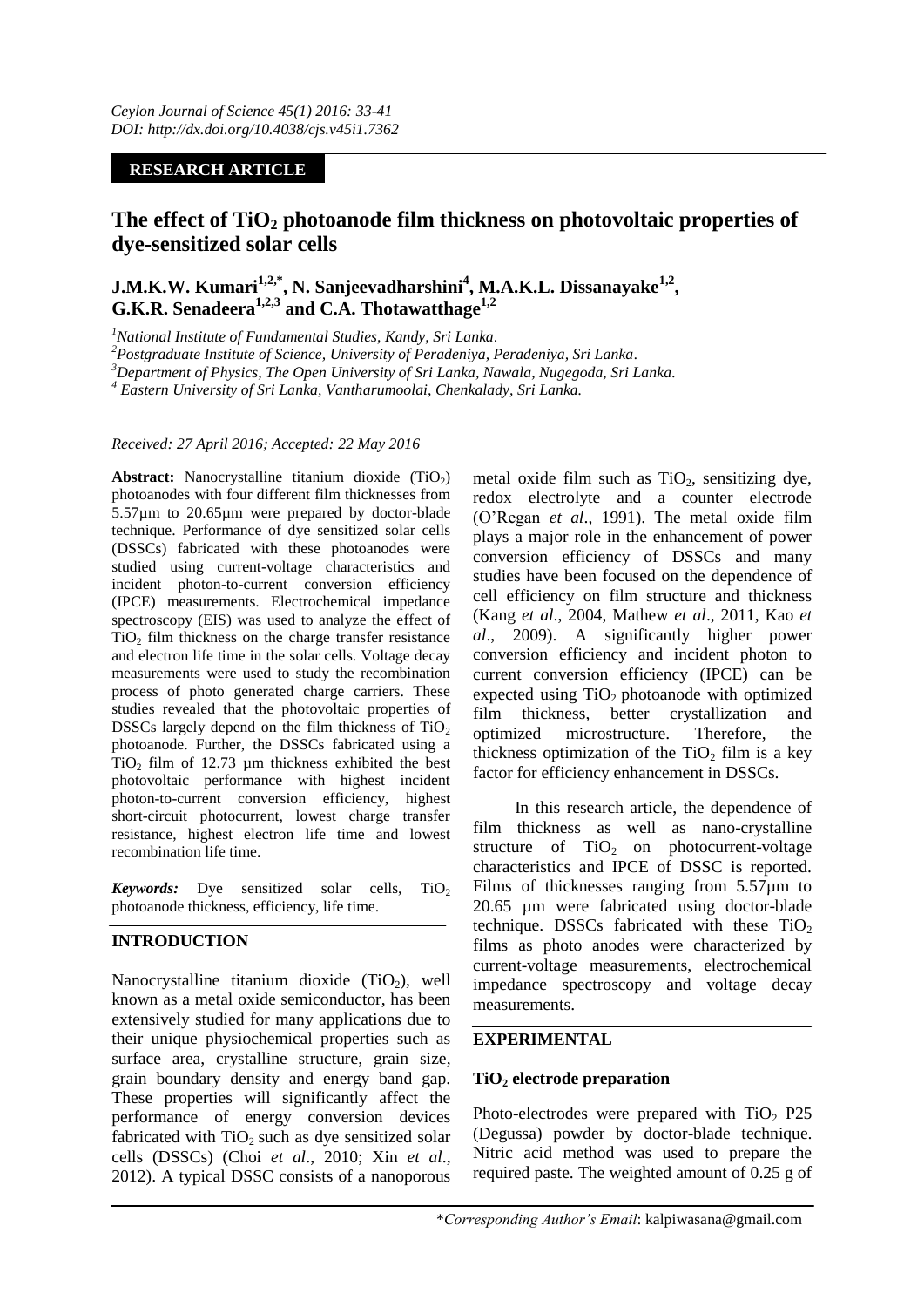TiO<sup>2</sup> P25 powder sample mixed with 0.1 M  $HNO<sub>3</sub> 1.0$  ml solution was ground using a mortar and a pestle. 0.02 g of Triton X-100 and 0.05 g of PEG 1000 were added as binder and subsequently well ground until the mixture become a creamy paste. The paste was doctorbladed on a pre-cleaned Fluorine doped conducting Tin Oxide (FTO) glass plate (Solaronix sheet glass  $8 \Omega/sq$ ) keeping an active cell area of  $0.25 \text{ cm}^2$ . The starting thickness of the  $TiO<sub>2</sub>$  film was controlled by the number of tapes used for the doctor-blade method. The FTO/TiO<sub>2</sub> plates were sintered at 450  $^{\circ}$ C for 45 minutes and slowly cooled down to room temperature. Subsequently these films were dipped in a dye solution of  $3 \times 10^{-4}$  M Ruthenium dye N719 [RuL2 (NCS)2: 2 TBA where,  $L=$  $2,2'$ -bipyridyl-4', dicarboxylic acid; TBA = tetrabutyl ammonium] dissolved in ethanol at  $45^{\circ}$ C temperature for 15 hours. The thicknesses of the TiO<sub>2</sub> films were determined using SEM images of the cross section of the  $TiO<sub>2</sub>$  films taken with Zeiss EVO LS15 Scanning Electron Microscope with 2000 magnification.

## **Fabrication of DSSCs**

The electrolyte solution for the DSSCs containing the  $I/I_3$  redox couple was prepared by adding 0.738 g of tetrapropyl ammonium iodide ( $Pr_A$ NI) and 0.060 g of I<sub>2</sub> to a pre-cleaned 10 ml volumetric flask containing 3.6 ml of molten (MP 40 $\degree$ C) ethylene carbonate (EC) and 1.0 ml of acetonitrile. This solution mixture was stirred overnight and subsequently used to fabricate DSSCs by sandwiching the electrolyte solution between the dye coated  $TiO<sub>2</sub>$  photo electrode and a platinized counter electrode. DSSCs were made with  $TiO<sub>2</sub>$  anodes of different thicknesses ranging from 5.57 to 20.65 µm.

# **Characterization of DSSCs**

The photocurrent-voltage (*I-V*) characteristics of the solar cells were measured under the illumination of 100 mWcm<sup>-2</sup> (AM 1.5) simulated sunlight using a computer controlled setup coupled to a Keithley 2000 multimeter and a Potentiostat/galvanostat HA-301. A 500 W Xenon lamp was used with an AM 1.5 filter to obtain the simulated sunlight with above intensity. IPCE measurements were taken for the DSSCs made with  $TiO<sub>2</sub>$  films of different thicknesses. Experimental setup for the IPCE measurements consisted of monochromatic light illuminated from a Bentham PVE 300 unit with a

TMC 300 monochromator based IPCE system with a 150 W Xenon arc lamp covering the 300 nm to 800 nm wavelength range. A calibrated Si photo detector (type DH) was used as the reference.

Electrochemical Impedance Spectroscopy (EIS) measurements were performed on the DSSCs using a Metrohm Auto lab Potentiostat/galvanostat PGSTAT 128N with a FRA 32M Frequency Response Analyzer covering the  $0.01$  Hz -  $1x10^6$  Hz frequency range. These measurements were carried out under the illumination of 100 mW  $cm<sup>-2</sup>$  using the same solar simulator that was used for I-V measurements. Voltage decay measurements were taken for DSSCs to determine the recombination life time.

## **RESULTS AND DISCUSSION**

SEM images of the  $TiO<sub>2</sub>$  films of five different thicknesses deposited on FTO substrate are shown in Figure 1. According to these cross section images, all the  $TiO<sub>2</sub>$  films show uniform thicknesses and also uniform in materials distribution. The photocurrent density-voltage (*J-V*) characteristics for DSSCs made with different  $TiO<sub>2</sub>$  film thicknesses are shown in Figure 2. The variation of DSSC efficiency and short circuit current density on  $TiO<sub>2</sub> film thickness are shown$ in Figure 3.

Photovoltaic parameters of DSSCs with different  $TiO<sub>2</sub>$  film thicknesses are shown in Table 1. As seen from Figure 3 and Table 1, the short circuit photo current density  $J_{\rm sc}$  increases from 10.29 to 12.98 mA cm<sup>-2</sup> when theTiO<sub>2</sub> film thickness increases from 5.57 to 12.73 um and then starts to decrease when the film thickness increases above 12.73 up to 20.65 µm.

The DSSC efficiency essentially follows the same trend with  $TiO<sub>2</sub>$  film thickness, exhibiting the maximum efficiency value of 6.07 % for the  $12.73 \mu m$  thickness of TiO<sub>2</sub> film. These results suggest that the efficiency in these DSSCs is essentially determined by the short circuit photocurrent density. The enhancement of efficiency when the  $TiO<sub>2</sub>$  film thickness increased from 5.57 to 12.73 µm is further confirmed by IPCE measurements shown in Figure 4 and Table 2. The variation of IPCE values with  $TiO<sub>2</sub>$  film thickness also follows the same trend as the efficiency variation.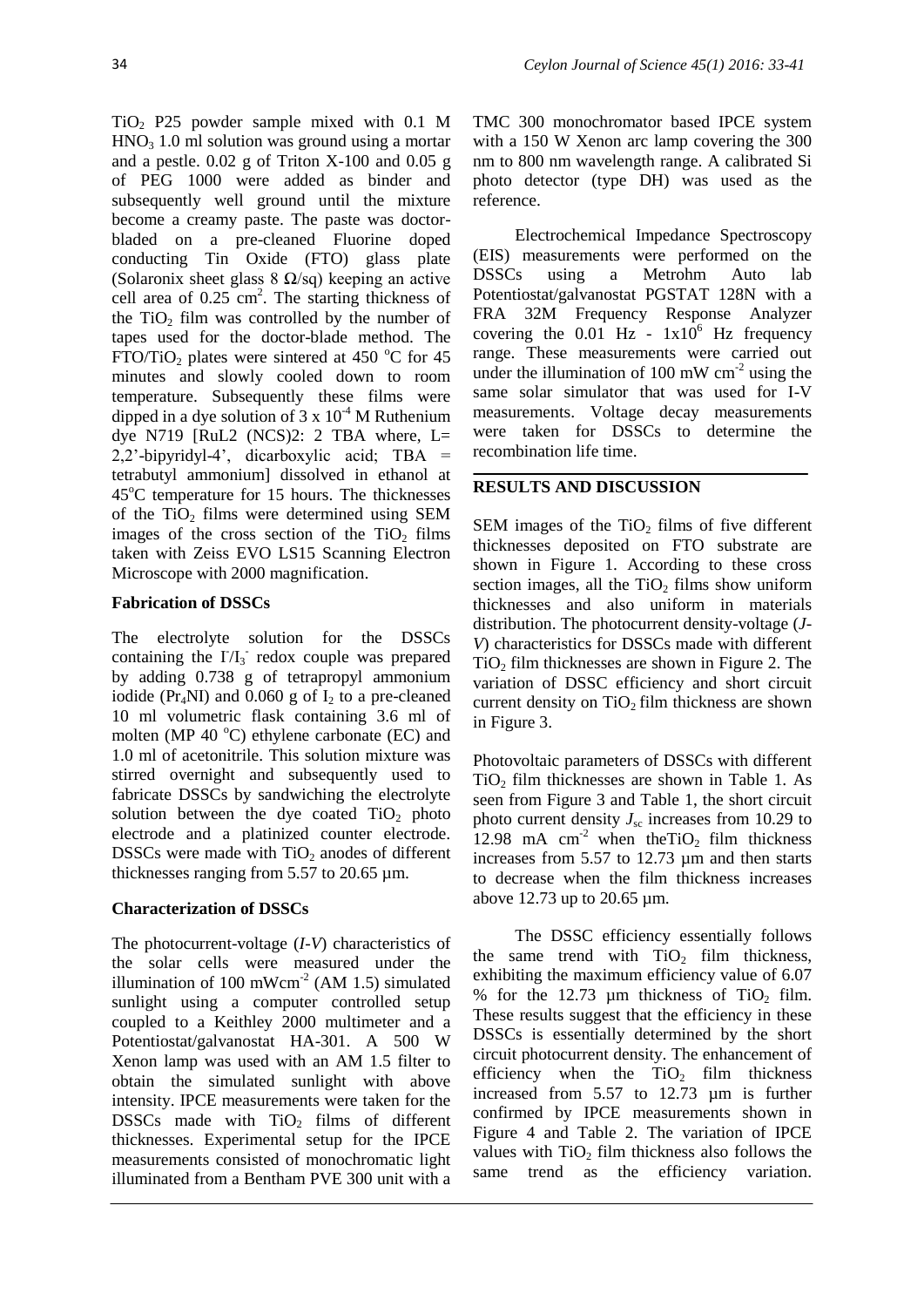



TiO<sub>2</sub> film thickness of 5.57 $\mu$ m TiO<sub>2</sub> film thickness of 15.35  $\mu$ m







TiO<sub>2</sub> film thickness of  $12.73 \mu m$ 

**Figure 1:** SEM images showing the thicknesses of five TiO<sub>2</sub> photoanode films deposited on FTO glass substrates.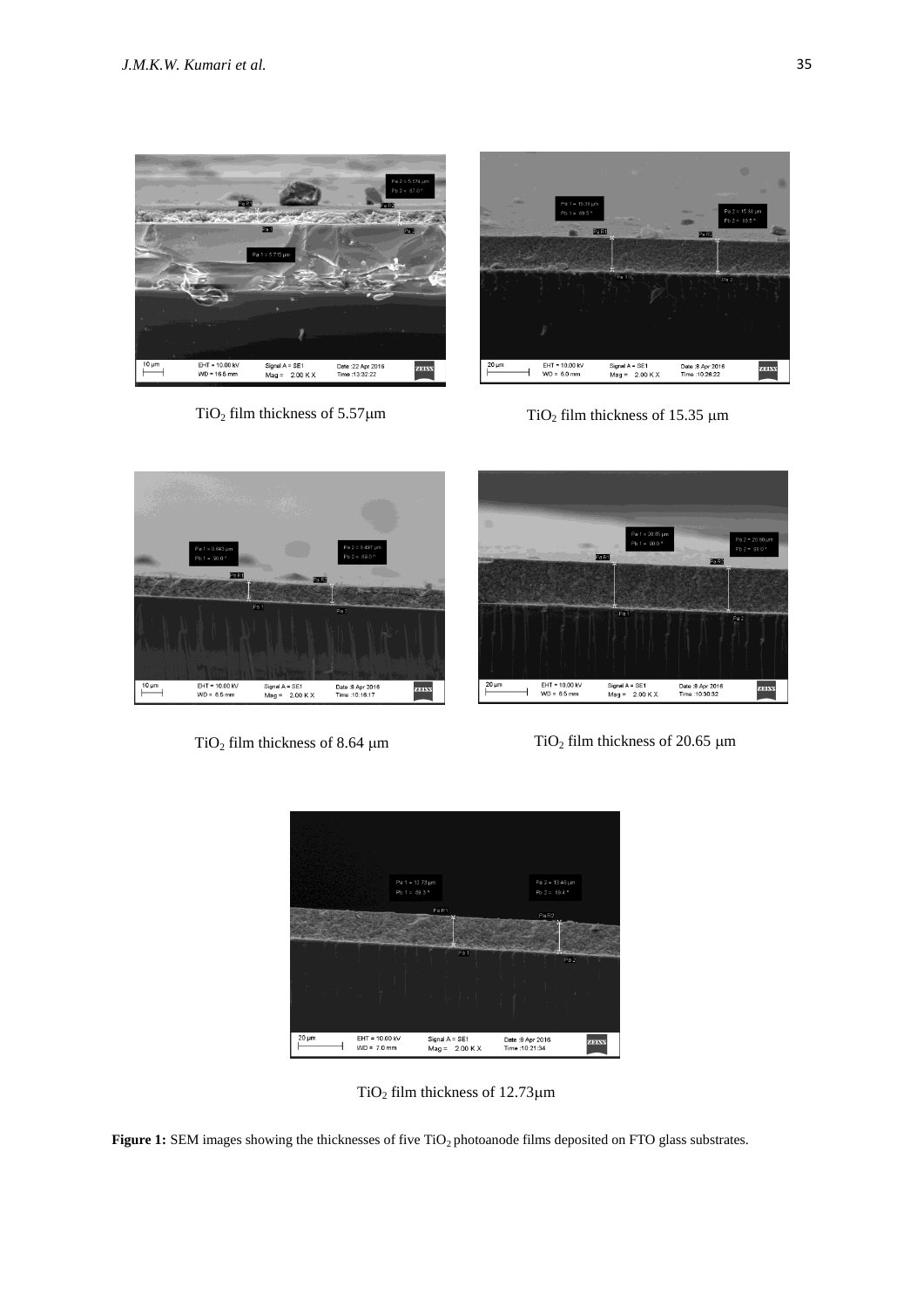

Figure 2: *J-V* characteristics of the DSSCs made with TiO<sub>2</sub> photoanodes of different thicknesses, from 5.6 µm to 20.6 µm.



Figure 3: The variation of DSSC efficiency and short circuit current density with TiO<sub>2</sub> film thickness.

Table 1: Photovoltaic parameters of DSSCs with different TiO<sub>2</sub> film thicknesses. Values for the cell with highest efficiency are highlighted in bold.

| <b>Thickness</b> | $J_{\rm sc}$ (mA cm <sup>-2</sup> ) |                   | FF%   |                 |
|------------------|-------------------------------------|-------------------|-------|-----------------|
| (From SEM) (µm)  |                                     | $V_{\rm oc}$ (mV) |       | $n\%$           |
| 5.57             | 10.29                               | 729.5             | 64.59 | $4.85 \pm 0.06$ |
| 8.64             | 11.93                               | 713.6             | 65.48 | $5.56 \pm 0.05$ |
| 12.73            | 12.98                               | 706.9             | 65.10 | $6.07 \pm 0.12$ |
| 15.38            | 12.34                               | 706.3             | 65.15 | $5.89 \pm 0.39$ |
| 20.65            | 11.73                               | 707.7             | 66.64 | $5.52 \pm 0.20$ |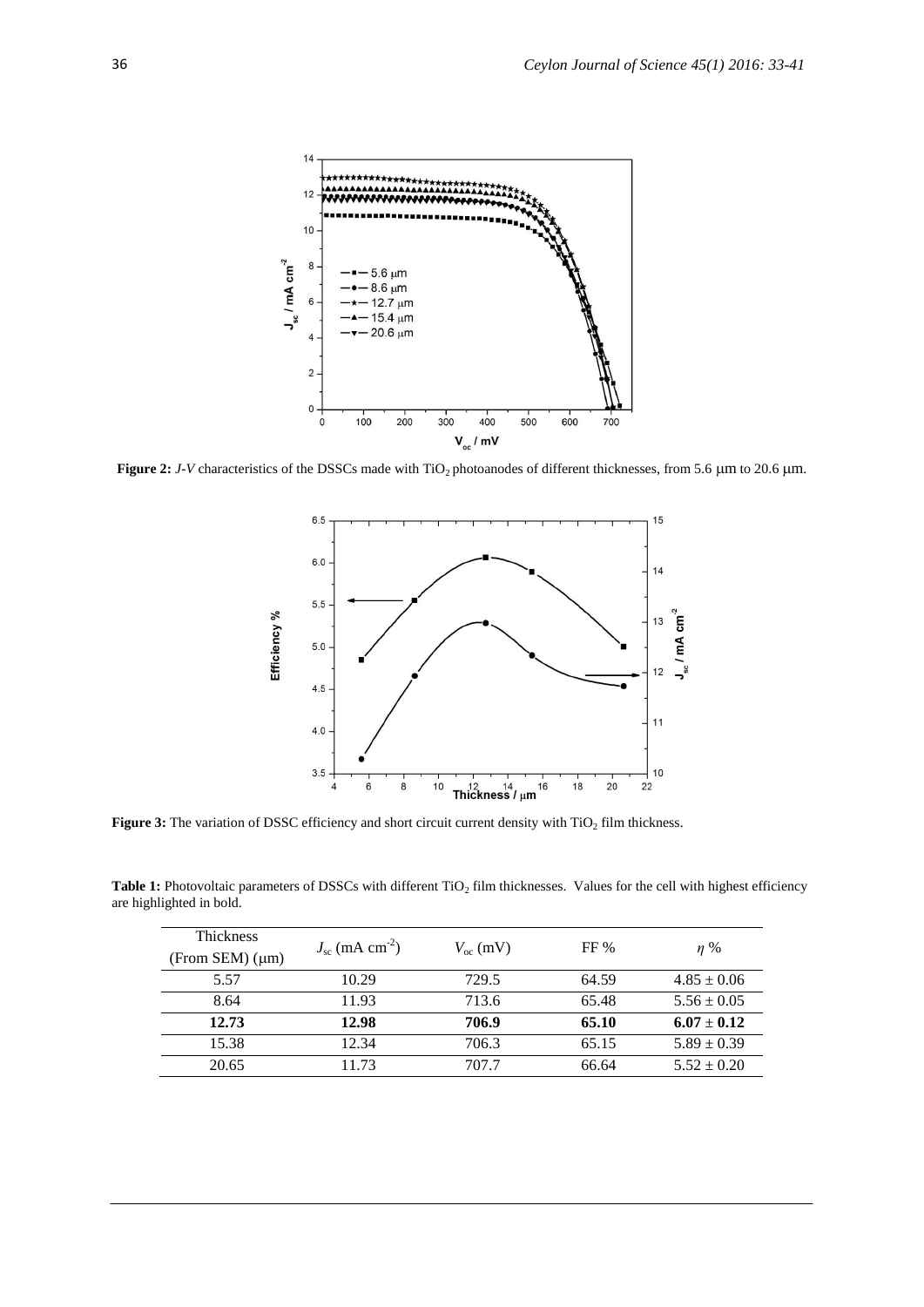

**Figure 4:** The IPCE spectra of DSSCs made with  $TiO<sub>2</sub>$  films of different thicknesses.

Table 2: IPCE wavelength maxima and peak percentages of the DSSCs with different TiO<sub>2</sub> film thicknesses.

| TiO <sub>2</sub> Thickness (µm) | <b>IPCE</b> peak | Peak       |
|---------------------------------|------------------|------------|
|                                 | wavelength       | percentage |
|                                 | (nm)             | $\%$       |
| 5.57                            | 538.00           | 45.24      |
| 8.64                            | 538.17           | 49.98      |
| 12.73                           | 542.64           | 53.69      |
| 15.35                           | 542.31           | 53.40      |
| 20.65                           | 533.70           | 51.32      |
|                                 |                  |            |

All the maximum IPCE peak values are in the wavelength range from around 530 to 545 nm. The maximum IPCE peak value of 53.69 % corresponds to the DSSC with the  $TiO<sub>2</sub>$  film of thickness of 12.73  $\mu$ m. The increase in  $J_{\rm sc}$  up to this particular thickness is evidently related to the increase in injection current from excited dyes to the conduction band of TiO<sub>2</sub>. As the highest  $J_{\rm sc}$ corresponds to the 12.73 µm thickness, the maximum rate of photon absorption by the dye and the maximum rate of electron injection from the dye to the conduction band of  $TiO<sub>2</sub>$  evidently occur at this optimum thickness.

Although the nanocrystalline  $TiO<sub>2</sub>$  films which is thicker than the above optimized thickness have a larger total surface area within

the nanoporous structure, it very likely gives rise to a higher electron transport series resistance and thereby enhancing the electron recombination with  $I_3$  ions at the TiO<sub>2</sub> surface, resulting a lower  $J_{\rm sc}$  value and a lower efficiency. In this thickness range, from 12.73 to 20.65  $\mu$ m, the loss of the conduction band electrons in  $TiO<sub>2</sub>$ through their back electron transfer to  $I_3$  ions  $(I_3 + 2e = 3 I)$  is evidently more than what is

necessary to offset the  $J_{\rm sc}$  increase due to larger surface area.

The variation of open circuit voltage  $(V_{\infty})$ with thickness of the  $TiO<sub>2</sub>$  photo anode in relation to the variation of the  $J_{\rm sc}$  is shown in Figure 5. Increasing the surface area of the nanostructured  $TiO<sub>2</sub>$  electrode by increasing the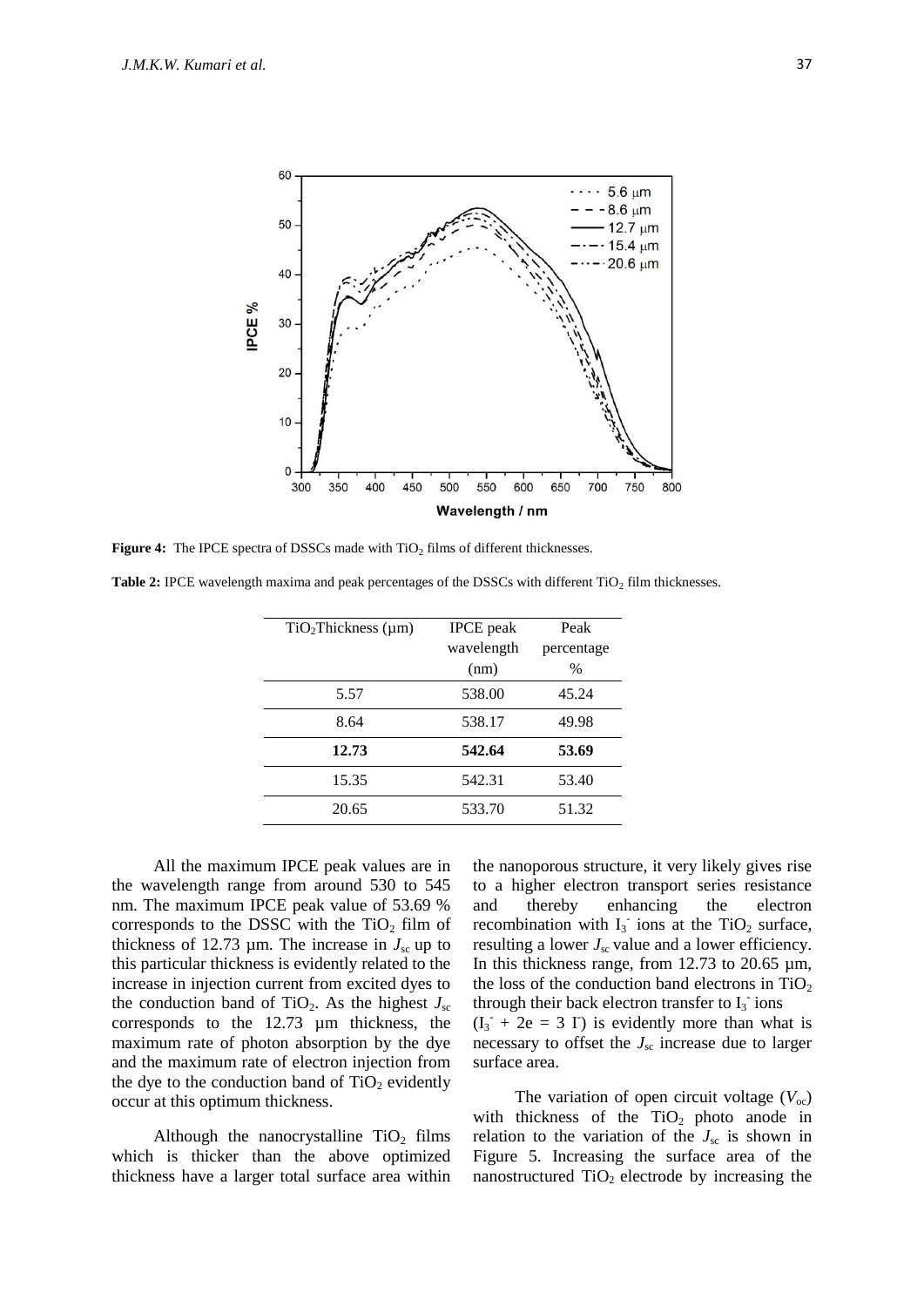film thickness undoubtedly leads to an increase in the number of trapping surface states, through which the back electron transfer would be increased, resulting in the lowering of the *V*oc (Kambe *et al*., 2002). Also, the *J*sc increase up to 12.73  $\mu$ m can be related to the decrease in  $V_{\text{oc}}$ . The  $V_{\text{oc}}$  decrease implies that the conduction band edge (Fermi level) of  $TiO<sub>2</sub>$  shifts positively. However, both energy levels of the dye and the redox potential of  $I/I_3$  do not vary with the TiO<sub>2</sub> film thickness. Therefore, the positive shift with respect to dye energy levels narrows the energy difference between  $TiO<sub>2</sub>$  and dye. This lower energy gap helps the dye to inject electrons, resulting in enhanced photocurrent in this thickness range, up to 12.73 µm (Jung *et al*., 2003). Electrochemical impedance spectroscopy (EIS) measurements on DSSCs were performed in order to analyze the variations in photovoltaic parameters with  $TiO<sub>2</sub>$  film thickness. Figures 6(a)

and 6(b) show the Nyquist plots and Bode plots for DSSCs made with different  $TiO<sub>2</sub>$  film thicknesses.

As shown in Figure 6(a), the Nyquist plot contains two semicircles: the larger semicircle in the low frequency range is related to the charge transport at dye attached  $TiO<sub>2</sub>/electrolyte$ interface resistance  $(R2<sub>CT</sub>)$ , and the smaller semicircle in high frequency region is attributed to the charge transfer resistance of the Pt counter electrode/electrolyte interface  $(RI_{CT})$ (Dissanayake *et al*., 2016). The impedance parameters were analyzed using an equivalent circuit as shown in Figure 6(a) inset. The resulting impedance parameters  $R2_{CT}$  and  $f_{\text{max}}$ , along with photovoltaic properties, electron lifetimes ( $\tau_e$ ) and recombination lifetimes ( $\tau_r$ ) extracted from EIS measurements and voltage decay curves are tabulated in Table 3.



**Figure 5:** The variation of  $V_{\text{oc}}$  with thickness of the TiO<sub>2</sub>photoanode in relation to the variation of the J<sub>sc</sub>.

**Table 3:** DSSC parameters  $R2_{CT}$ ,  $f_{max}$ , electron lifetimes ( $\tau_e$ ) and recombination lifetimes ( $\tau_r$ ) extracted from EIS measurements and voltage decay curves.

| <b>Thickness</b> | $R2_{CT}(\Omega)$ | $f_{\text{max}}$ (Hz) | $\tau_{\rm e}({\rm ms})$ | $\tau_{\rm r}$ (s) |
|------------------|-------------------|-----------------------|--------------------------|--------------------|
| $(\mu m)$        |                   |                       |                          |                    |
| 5.57             | 23.2              | 18.09                 | 8.79                     | 1.33               |
| 8.64             | 8.38              | 17.05                 | 9.33                     | 1.20               |
| 12.73            | 6.02              | 16.75                 | 9.50                     | 0.91               |
| 15.35            | 6.45              | 17.00                 | 9.36                     | 0.95               |
| 20.65            | 7.69              | 17.62                 | 9.03                     | 1.19               |
|                  |                   |                       |                          |                    |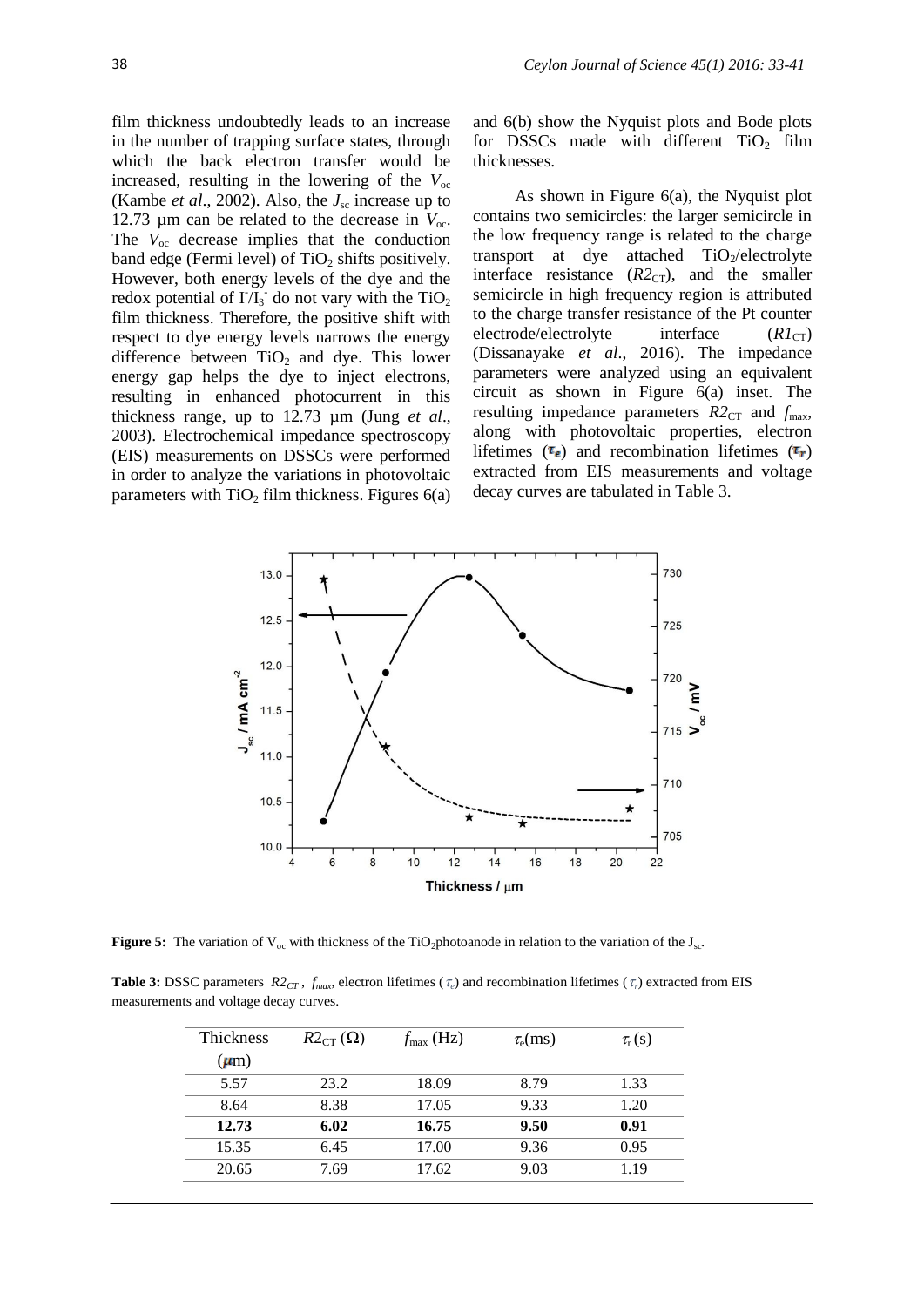From Table 3, it is clear that the values of the charge transfer resistance  $R2_{CT}$  decrease with increasing  $TiO<sub>2</sub>$  film thickness from 5.57 to 12.73 µm but shows an increase with further increase in thickness. The results of *J-V* characteristics further show that the  $J_{\rm sc}$  and the efficiency of the DSSCs follow a reverse trend as the  $R2_{CT}$  as expected. The lowest charge transfer resistance values and highest  $J_{\rm sc}$  and efficiency values correspond to DSSCs with optimum  $TiO<sub>2</sub>$ film thickness of 12.73 µm. This clearly implies that at the optimum thickness of the  $TiO<sub>2</sub>$  film (12.73 µm), the electron transfer mechanism at the  $TiO<sub>2</sub>/electrolyte interface has been the most$ efficient, quite likely due to the better inter-grain connectivity and more conducting pathways created by optimum surface area and porosity.

On further increasing the  $TiO<sub>2</sub>$  film thickness from the optimum value of 12.73 µm,  $R2_{CT}$  value have increased with the film thickness. An increasing thickness would lead to an increase in the loss of injected electrons due to recombination in the electron transfer process in TiO<sub>2</sub> nanoparticles and increasing  $R2_{CT}$  of the DSSC, resulting in a decrease in efficiency (Hara *et al.*, 2000). Also the reaction rate on the  $TiO<sub>2</sub>$ photoanode is strictly related to the number of oxidized dye species that are reduced by I-ions at the interface. This trend may also indicate the dye absorption characteristics. On the other hand, the thicker the  $TiO<sub>2</sub>$  film, it is more difficult for

the light to reach the  $TiO_2/dye/electrolyte$ interface effectively. Therefore, efficiency and  $J_{\rm sc}$  values decrease for thicker TiO<sub>2</sub> electrodes (Baglio *et al*., 2011).

Electron life times also contribute to an understanding of the electron transfer process in the TiO2 photoanode**.** From the Bode phase plot (Figure 6(b)), it is observed that the characteristic frequency peak shifts to lower frequency when the  $TiO<sub>2</sub>$  film thickness is increased from 5.57 up to 12.73 µm and then shifts to higher frequency values as the film thickness is increased further. The characteristic frequency at the maximum is related to the inverse of the electron lifetime  $(\tau_e)$ . From Table 3, it can be seen that the electron life time is the highest for the DSSC with film thickness 12.73 µm. Electron life time increases when the thickness of  $TiO<sub>2</sub>$  film increases from 5.57 to 12.73 µm and then decreases when the film thickness is increased beyond 12.73 µm. The increase of the electron life time makes the electron diffuse and transfer more easily due to the increase of the diffusion length. The current density and the efficiency are also increased as the TiO<sub>2</sub> film thickness increases up to  $12.73 \mu m$ because the internal resistance related to the electron transport in the TiO<sub>2</sub>/dye/electrolyte interface  $(R2<sub>CT</sub>)$  is decreased. The performance of the DSSC with the higher  $TiO<sub>2</sub>$  film thickness, however, is reduced because the recombination of the electrons is enhanced.



**Figure 6:** EIS spectra of DSSC based on different thicknesses of TiO<sub>2</sub> films, (a) Nyquist plots (left) and (b) Bode phase plot (right).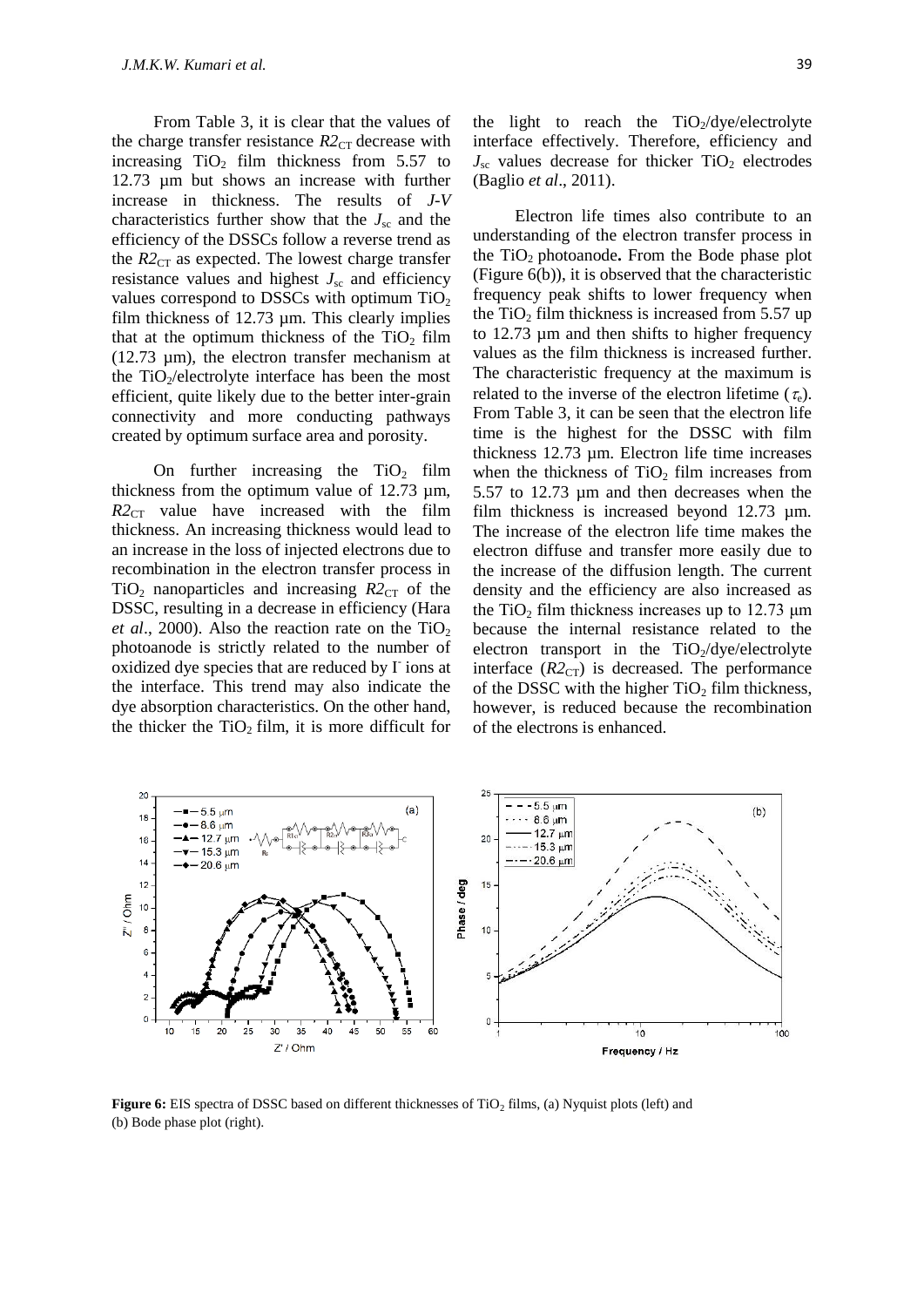

**Figure 7:** Electron lifetime and recombination lifetime variations with  $TiO<sub>2</sub>$  film thickness.

To confirm the trend in electron recombination life time variation, photovoltage decay measurements were taken for the DSSCs (PV decay curves not shown). The recombination life times  $(\tau_r)$  obtained by curve fitting to photovoltage decay curves is tabulated in Table 3. Recombination life time variation with  $TiO<sub>2</sub>$ film thickness follows a trend opposite to the electron life time variation as shown in Figure 7. This implies that in  $TiO<sub>2</sub>$  electrodes thicker than the optimum value, electrons travel a longer distance and spends a longer time before encountering  $I_3$  ions and recombine. Under these circumstances, it increases the electron transfer resistance and decreases the electron recombination life time. The improvement in the electron life time can be attributed to a reduced recombination of photo generated electrons between the  $TiO<sub>2</sub>$  electrode and the electrolyte.

Recombination life time decreases when the thickness of  $TiO<sub>2</sub>$  film is increased from 5.57 to 12.73 µm, and increases when the film thickness is increased beyond 12.73 µm. This also confirms the increased recombination with increasing the  $TiO<sub>2</sub>$  film thickness beyond optimum level.

#### **CONCLUSION**

The dependence of  $TiO<sub>2</sub>$  photoanode film thickness on the performance of DSSC was studied. The  $TiO<sub>2</sub>$  films were formed by the

doctor-blade technique. With increasing film thickness from 5.57 to 12.73  $\mu$ m, the  $J_{\rm sc}$  and the efficiency were increased while the  $V_{\text{oc}}$ decreased. When the  $TiO<sub>2</sub>$  film thickness was increased beyond 12.73  $\mu$ m, the  $J_{\rm sc}$  and the efficiency decreased. This has been supported by the IPCE measurements. The  $V_{\text{oc}}$  decrease is related to the increase of back electron transfer between I<sub>3</sub> ions and conduction band electrons in the  $TiO<sub>2</sub>$  electrode. EIS analysis was used to quantify the charge transport resistance at the TiO2/dye/electrolyte interface and electron lifetime  $\tau_e$ . The lowest charge transfer resistance and the highest  $\tau_e$  value were obtained for the  $TiO<sub>2</sub>$  films with optimum thickness of 12.73 µm. Recombination lifetimes  $\tau_r$  were determined from photovoltage decay measurements and the highest efficiency cells showed the lowest  $\tau_r$  due to lowest recombination.

#### **REFERENCES**

- Baglio, V., Girolamo, M., Antonucci, V., Arico, S. (2011). Influence of TiO<sub>2</sub> film thickness on the electrochemical behavior of dye-sensitized solar cells. *Journal of Electrochemical Science* **6**: 3375- 3384.
- Choi, S.K., Kim, S., Lim, S.K., Park, H. (2010). Photocatalytic comparison of TiO2 nanoparticles and electrospun TiO2 nanofibers: effects of mesoporosity and interparticle charge transfer. *Journal of Physical Chemistry C*. **114**: 16475- 16480.